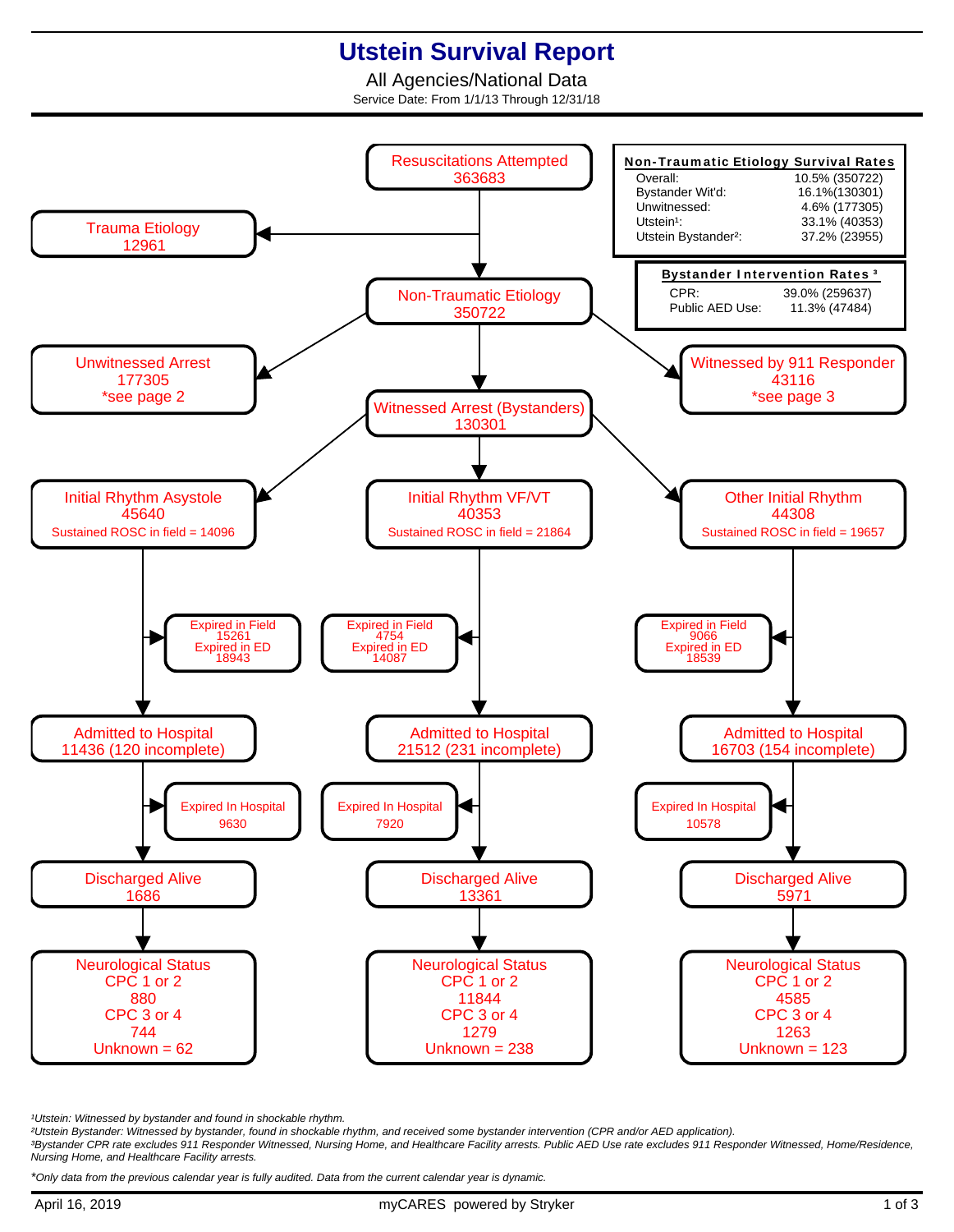## **Utstein Survival Report**

All Agencies/National Data Service Date: From 1/1/13 Through 12/31/18